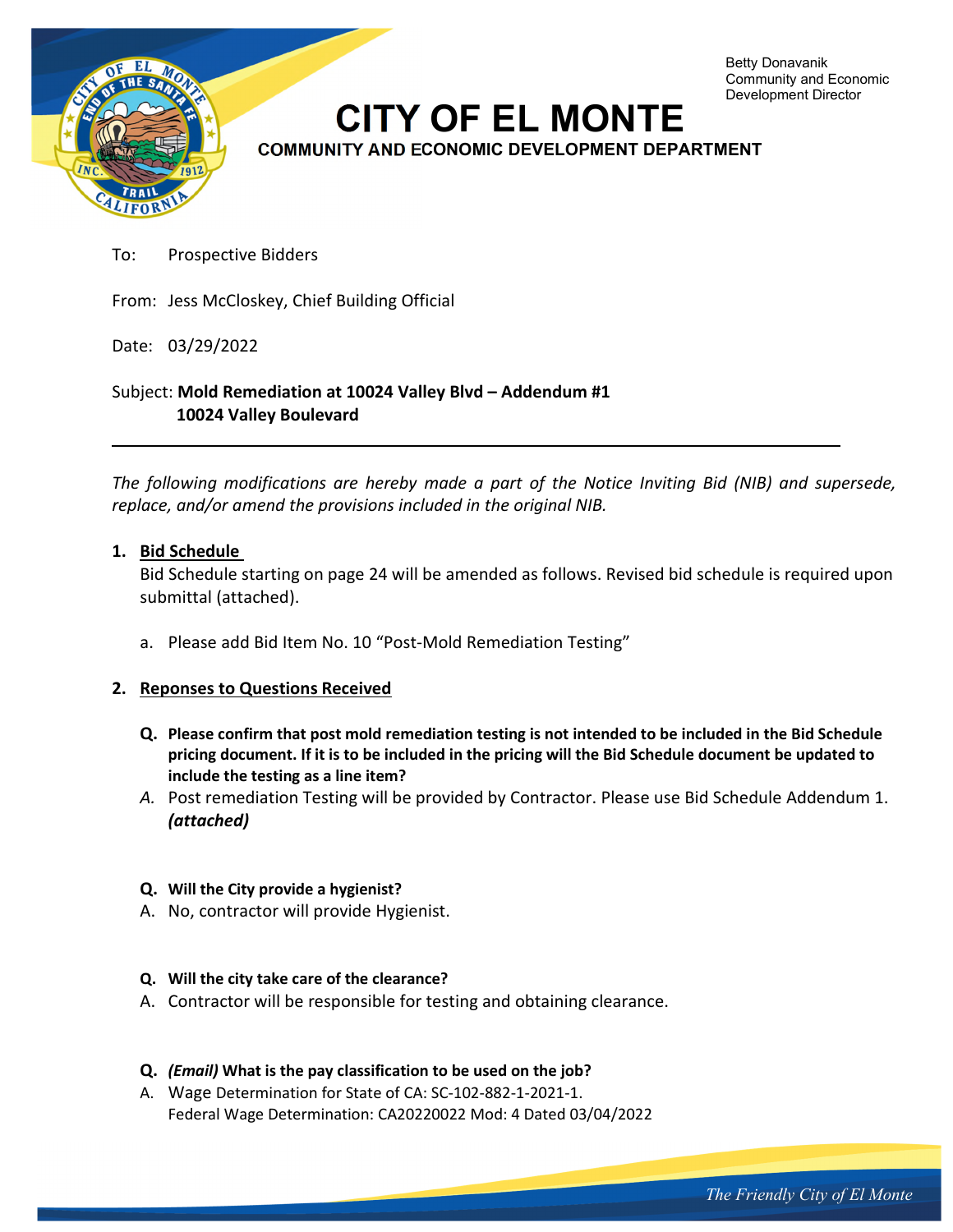\**Note that this is the CA wage determinations, but this is a federal project, so both wage determinations will need to be posted and in the event of a conflict between Federal and State prevailing wage rates, the higher of the two will prevail.*

- **Q.** *(Email)* **Are the finishes in the 6 units the same? Are they plaster or Drywall?**
- A. All units are finished with drywall.

#### **Q.** *(Email)* **What is the flooring material in the rooms?**

A. The flooring is laminated flooring on slab on grade for the first floor and laminated flooring on plywood subfloor for the second floor.

Bidder's Certificate: This Certificate must be signed and returned together with the Bid Proposal, otherwise, the Bid submitted shall be considered incomplete.

# **I ACKNOWLEDGE RECEIPT OF THIS ADDENDUM # 1 AND I ACCEPT THE AFOREMENTIONED CONDITIONS.**

DATE:

COMPANY:

SIGNATURE:

TITLE:

**11333 VALLEY BOULEVARD, EL MONTE, CALIFORNIA 91731-3293 / WEBSITE: www.elmonteca.us**